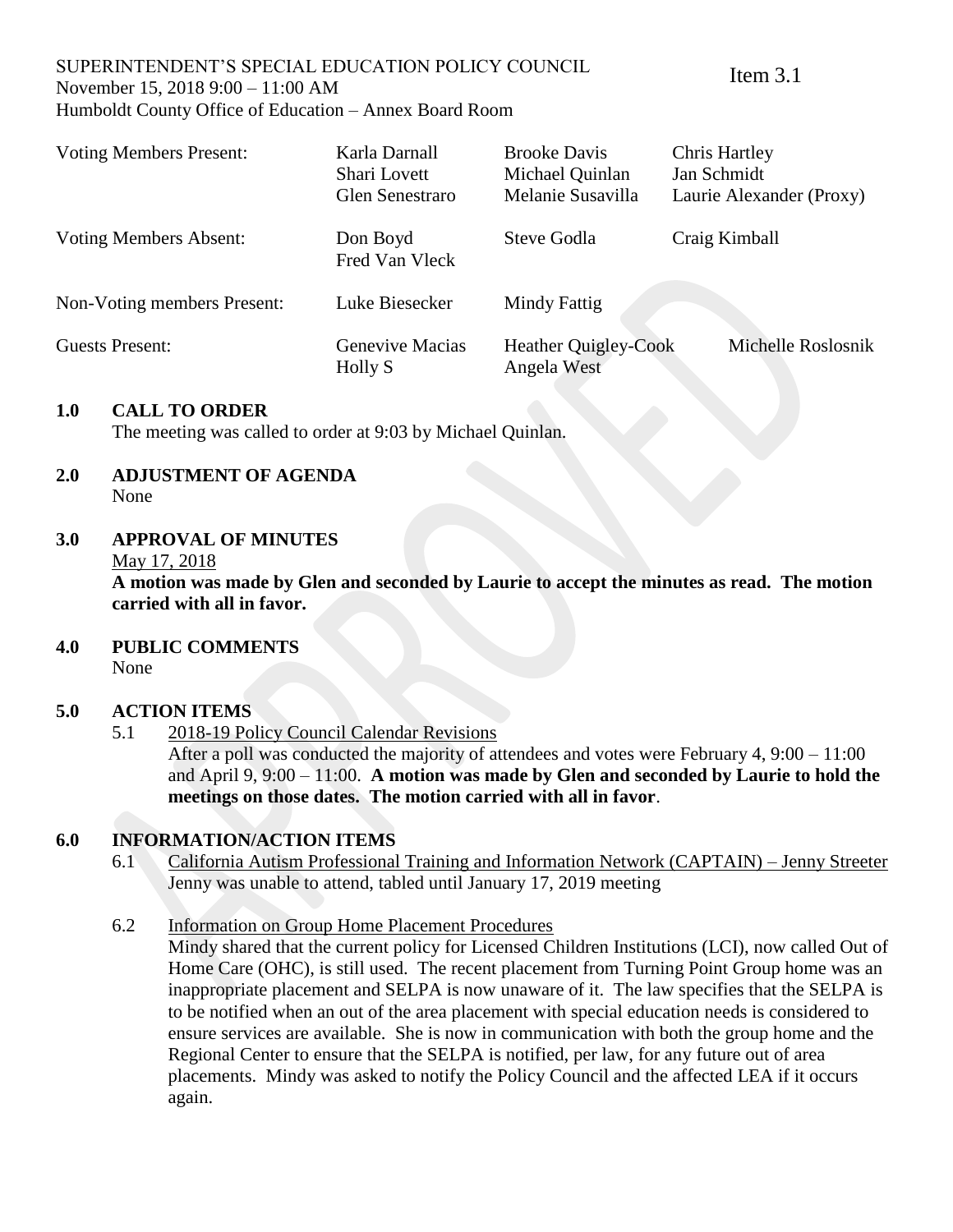#### 6.3 Information on TLC Placement Procedures for Humboldt County

Mindy shared that the current policy is going through two legal reviews with no changes at this time. She will bring back to the January meeting if any updates are required.

# 6.4 Civil Grand Jury Response

Mindy has requested to be put on the December  $18<sup>th</sup>$  County Board of Supervisors agenda to present on our counties special education services. She would like to touch base on the response but would prefer to share the more positive aspect and current needs including fiscal deficit in our rural SELPA. Once Mindy's presentation is on the County Board agenda, the SELPA office will send out the details to all superintendents hoping for their support by attendance to the meeting.

# 6.5 SELPA Director Professional Goals

Mindy shared her goals with the committee. Her first goal is to attend the LEAs regional meetings; ERVA, CHAT and NHAC at least once this year and then twice yearly thereafter. She has already attended a NHAC meeting and plans to schedule the others soon. The second goal is to report to those regional meetings along with the Policy Council, Special Education Administrators Advisory Committee (SEAAC) and the Community Advisory Committee (CAC) the State, Federal and local activities regarding special education both programmatic and fiscal.

Chris thanked Mindy for her proactive work and with a good healthy process of outreach the director. Glen also complimented Mindy's availability and outreach saying that he feels more supported than ever by the SELPA.

# 6.6 Updates – SELPA Internal Review Recommendations

Mindy went over each of the Fiscal & Programmatic recommendations along with her progress so far. Fiscal Ad Hoc meetings are being scheduled to address the fiscal portion of the recommendations. She recently invited Ryan Anderson of the California Legislative Analyst's Office to the area to visit some of our school sites and to discuss equalization of funding. The programmatic recommendations are being reviewed with action begin taken. Mindy shared a list with the council of the recommendations and action that has been taken up to now.

# 6.7 Updates – Legislative Advocacy

Chris has been in communication with Senator McGuire and more information on future Leg Days will be coming.

# 6.8 Directors Report

Mindy reported that the Humboldt – Del Norte SELPA along with 3 others SELPAs; San Mateo, East Valley and Ventura are applying for a Lead grant and have been selected as one of the two finalists. The SELPA Directors along with Jeff Harris will be interviewed while Chris Hartley will video conference in. Chris feels it is a game changer to be part of the final two and it connects our SELPA well. The committee thanked Mindy for her work in moving forward.

The CASEMIS software is not out yet but hopes to receive it soon. The transition from CASEMIS to CALPADS has been a bit more work than they anticipated. The SELPA office has been working behind the scenes with error searches in preparation.